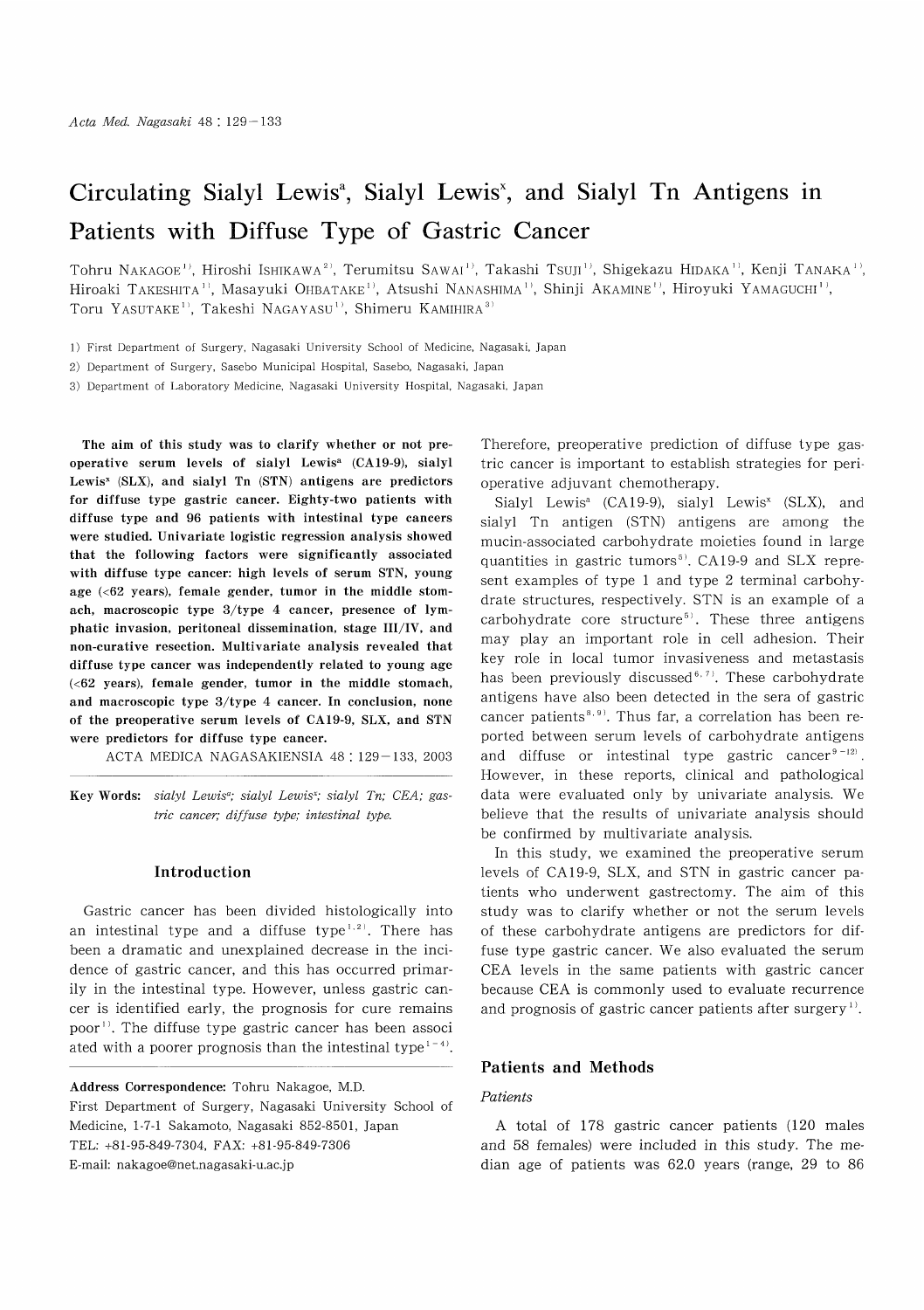years). All patients underwent resection for a gastric tumor at Nagasaki University Hospital and Sasebo Municipal Hospital between 1991 and 1993. Patients who had a synchronous or metachronous cancer of the stomach were excluded from this study. None of the patients had any evidence of other organ malignancies or history of preoperative treatment with anticancer drugs.

The following standardized procedures were performed: (i) gastric resection (the gastric resection line was 3 cm from the macroscopic edge for localized tumors and 5 cm for infiltrating tumors); (ii) prophylactic lymph node dissection greater than removal of group 1 lymph nodes<sup>13)</sup>; and (iii) complete excision of invaded organs, irrespective of the number of sites on the organs, provided that there was no evidence of incurable factors such as peritoneal dissemination, liver metastasis, and widespread nodal involvement<sup>14)</sup>. One hundred-twenty three patients underwent partial gastrectomy, and 55 patients had a total gastrectomy. The number of patients who underwent curative resection was 153. Twenty-five patients had noncurative resection. None of the patients died within 30 postoperative days. Written informed consent was obtained from each patient. At the time these data were analyzed, the median follow-up was 61.5 months (range: 42 days to 154.6 months).

#### Intestinal and diffuse types gastric cancer

Pathologic diagnoses and classification of the resected gastric cancer tissues were made according to the Japanese Classification of Gastric Carcinoma<sup>13)</sup>. The histological classification was determined based on the predominant pattern of tumor as follows: papillary adenocarcinoma, tubular adenocarcinoma, poorly differentiated adenocarcinoma, signet-ring cell carcinoma, and mucinous carcinoma. Papillary or tubular adenocarcinoma can be interpreted as intestinal type, whereas poorly differentiated adenocarcinoma or signet-ring cell carcinoma can be regarded as diffuse type. Mucinous carcinoma can be interpreted as either intestinal or diffuse type, depending upon other predominant elements (papillary adenocarcinoma, tubular adenocarcinoma, poorly differentiated adenocarcinoma, or signet-ring cell carcinoma)<sup>13)</sup>.

#### Measurement of the serum levels of antigens

To detect the presence of circulating cancer markers, venous blood was obtained from patients after an overnight fast. Blood samples were immediately separated by centrifugation and sera were stored at -80'C.

Serum levels of CA19-9, SLX, STN, and CEA were measured by the Otsuka Assay Laboratory (Tokushima, Japan) using the following commercially available radioimmunoassay kits: the Centocor CA19-9 RIA kit (Centocor, Malvern, PA, USA)<sup>15)</sup>, the FH-6 "Otsuka" kit (Otsuka Assay Lab., Tokushima, Japan)<sup>16)</sup>, the STN "Otsuka" kit (Otsuka Assay Lab., Tokushima, Japan)<sup>17)</sup>, and the CEA Roche 2 kit (Nippon Roche K.K., Tokyo, Japan)<sup>18)</sup>, respectively. The data obtained were based on simultaneous assays for each antigen using the same set of sera. According to the manufacturers' instructions, the diagnostic cut-off values for each marker were 37 U/ml for CA19-9, 38 U/ml for SLX, 45 U/ml for STN, and 2.5 ng/ml for  $CEA<sup>15-18</sup>$ . We classified patients into two groups based on the serum levels of each antigen: a high antigen group, serum antigen concentration greater than the recommended cut-off value; and a low antigen group, concentrations less than the cut-off value.

#### Statistical analysis

Logistic regression analysis was chosen to study the predictive value of risk factors because the outcome variable was binary (intestinal type cancer versus diffuse type cancer)<sup>19, 20)</sup>. Potentially predictive variables were identified using a significance level of  $P<0.25$  by univariate analysis, and these variables were then used in multivariate analysis. A 25% significance level was selected based on the recommendations of Hosmer and Lemeshow for building multivariate models $^{20}$ .

Two variables with continuous data, such as age and maximal tumor diameter, were classified in two groups based on the median values (62.0 years and 4.0 cm, respectively). The disease-specific interval was calculated according to the Kaplan-Meier method<sup>21)</sup>, and differences between disease-specific intervals were tested for significance using the log rank test $22$ .

All tests were two-tailed and a  $P$  value of less than 0.05 was considered significant.

#### Results

Of the 178 gastric cancers, 96 (53.9%) were classified as intestinal type cancers and 82 (46.1%) were classified as diffuse type cancers.

Comparison of disease-specific survival after gastrectomy between patients with intestinal type cancer and those with diffuse type cancer

The survival time of patients with diffuse type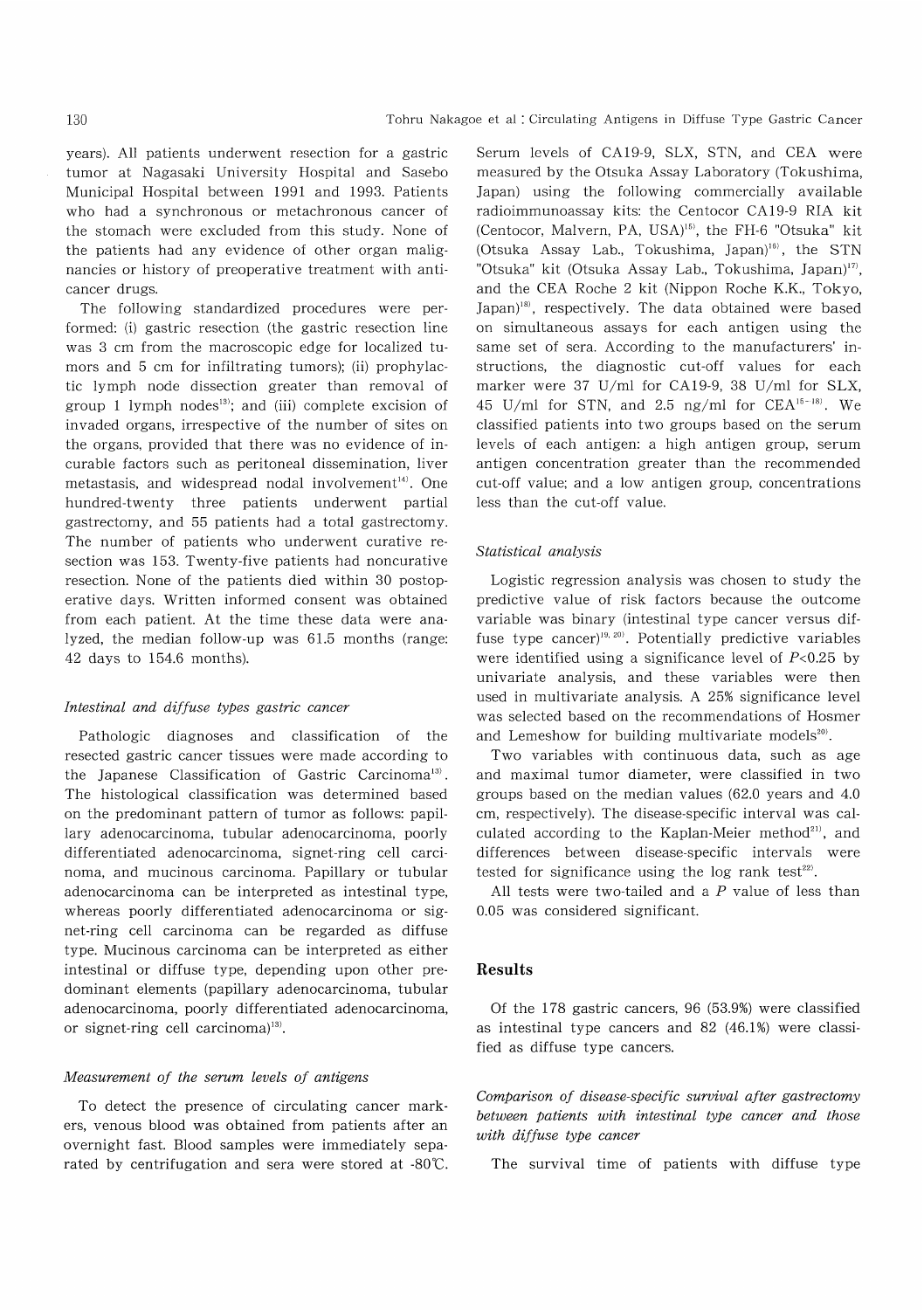cancer was significantly shorter than the survival time of patients with intestinal type cancer  $(P=0.035)$ (Fig. 1). The cumulative 5-year survival rates were as follows: 59.8% among patients with diffuse type cancer, and 74.2% among patients with intestinal type cancer.



Figure 1. Comparison of disease-specific survival between patients with intestinal type cancer and those with diffuse type cancers of the stomach.

## Logistic regression analysis to determine the predictive factors for diffuse type cancer

As shown in Table 1, 18 variables were included in this analysis. Univariate analysis showed that the following ten variables were significantly associated with diffuse type cancer: age, gender, tumor location, macroscopic type, serosal invasion, lymphatic invasion, peritoneal dissemination, stage, operative curability, and serum STN status.

To avoid the problem of collinearity in multivariate analysis, the variables 'stage' and 'operative curability' were excluded. By means of univariate analysis, 11 variables (age, gender, maximum tumor diameter, tumor location, macroscopic type, serosal invasion, lymphatic invasion, venous invasion, lymph node metastasis, peritoneal dissemination, and serum STN status) were identified at a significance level of  $P<0.25$ for diffuse type cancer. These variables were therefore included in the multivariate analysis. Consequently, the diffuse type cancer was found to be independently related to four variables: young age  $\langle 62 \rangle$  years), female gender, tumor located in the middle stomach, and macroscopic type 3 or type 4 cancer. Of note, serum STN status was not related with diffuse type gastric cancer.

Table 1. Logistic regression analysis of predictive variables for diffuse type gastric cancer.

| Variables                 | Univariate<br>analysis |          | Multivariate<br>analysis |        |
|---------------------------|------------------------|----------|--------------------------|--------|
|                           |                        |          |                          |        |
|                           | Age                    |          |                          |        |
| $\ge 62$ years (n=95)     | 1                      |          | $\mathbf 1$              |        |
| $<$ 62 years (n=83)       | $3.29(1.77-6.11)$      | 0.0002   | 3.83 (1.71-8.60)         | 0.0010 |
| Gender                    |                        |          |                          |        |
| Male $(n=120)$            | $\mathbf{1}$           |          | $\,1$                    |        |
| Female (n=58)             | 5.25 (2.62-10.51)      | < 0.0001 | 4.75 (2.05-11.02)        | 0.0003 |
| Maximum tumor diameter    |                        |          |                          |        |
| $<4.0$ cm (n=87)          | $1\,$                  |          | $\mathbf{1}$             |        |
| ≥4.0 cm (n=91)            | $1.74(0.96 - 3.17)$    | 0.068    | 1.56 (0.57-4.29)         | 0.38   |
| Tumor location            |                        |          |                          |        |
| Lower stomach $(n=63)$    | $\mathbf 1$            |          | 1                        |        |
| Middle stomach $(n=77)$   | 2.40 (1.20-4.80)       | 0.013    | 3.15 (1.28-7.76)         | 0.012  |
| Upper stomach $(n=38)$    | 2.00 (0.87-4.58)       | 0.099    | 2.13 (1.73-6.17)         | 0.16   |
| Macroscopic type          |                        |          |                          |        |
| Type $0(n=77)$            | $\,1$                  |          | $\mathbf 1$              |        |
| Type 1 or Type 2 $(n=47)$ | 1.20 (0.56-2.59)       | 0.64     | 2.52 (0.70-9.07)         | 0.15   |
| Type 3 or Type $4(n=54)$  | 6.21 (2.86-13.49)      | < 0.0001 | 6.65 (1.46-30.30)        | 0.013  |
| Serosal invasion          |                        |          |                          |        |
| Absent $(n=127)$          | 1                      |          | $\mathbf 1$              |        |
| Present $(n=51)$          | 2.59 (1.32-5.09)       | 0.0053   | 1.85 (0.61-5.56)         | 0.27   |
| Lymphatic invasion        |                        |          |                          |        |
| Absent $(n=74)$           | $1\,$                  |          | 1                        |        |
| Present $(n=104)$         | 2.15 (1.16-4.00)       | 0.014    | $0.85(0.29-2.58)$        | 0.78   |
| Venous invasion           |                        |          |                          |        |
| Absent $(n=120)$          | $\mathbf 1$            |          | $\mathbf 1$              |        |
| Present $(n=58)$          | 1.72 (0.91-3.26)       | 0.092    | $0.72(0.25 - 2.03)$      | 0.53   |
| Lymph node metastasis     |                        |          |                          |        |
| Absent $(n=94)$           | 1                      |          | $\mathbf 1$              |        |
| Present $(n=84)$          | 1.78 (0.98-3.24)       | 0.059    | $0.67(0.23-1.90)$        | 0.45   |
| Peritoneal dissemination  |                        |          |                          |        |
| Absent $(n=164)$          | $\mathbf 1$            |          | $\mathbf 1$              |        |
| Present $(n=14)$          | 4.80 (1.28-18.03)      | 0.019    | 2.32 (0.38-14.10)        | 0.36   |
| Liver metastasis          |                        |          |                          |        |
| Absent $(n=166)$          | $1\,$                  |          |                          |        |
| Present $(n=12)$          | $0.82(0.25 - 2.73)$    | 0.75     |                          |        |
| Stage                     |                        |          |                          |        |
| $I(n=92)$                 | $\mathbf 1$            |          |                          |        |
| $\Pi(n=21)$               | 1.55 (0.59-4.06)       | 0.37     |                          |        |
| III $(n=35)$              | 2.27 (1.02-5.05)       | 0.042    |                          |        |
| IV $(n=30)$               | 2.56 (1.09-5.98)       | 0.029    |                          |        |
| Operative procedures      |                        |          |                          |        |
| Partial gastrectomy (123) | $\mathbf{1}$           |          |                          |        |
| Total gastrectomy (n=55)  | $1.32(0.70-2.51)$      | 0.39     |                          |        |
| Operative curability†     |                        |          |                          |        |
| Curative $(n=153)$        | $\mathbbm{1}$          |          |                          |        |
| Noncurative $(n=25)$      | 2.55 (1.37-4.75)       | 0.0030   |                          |        |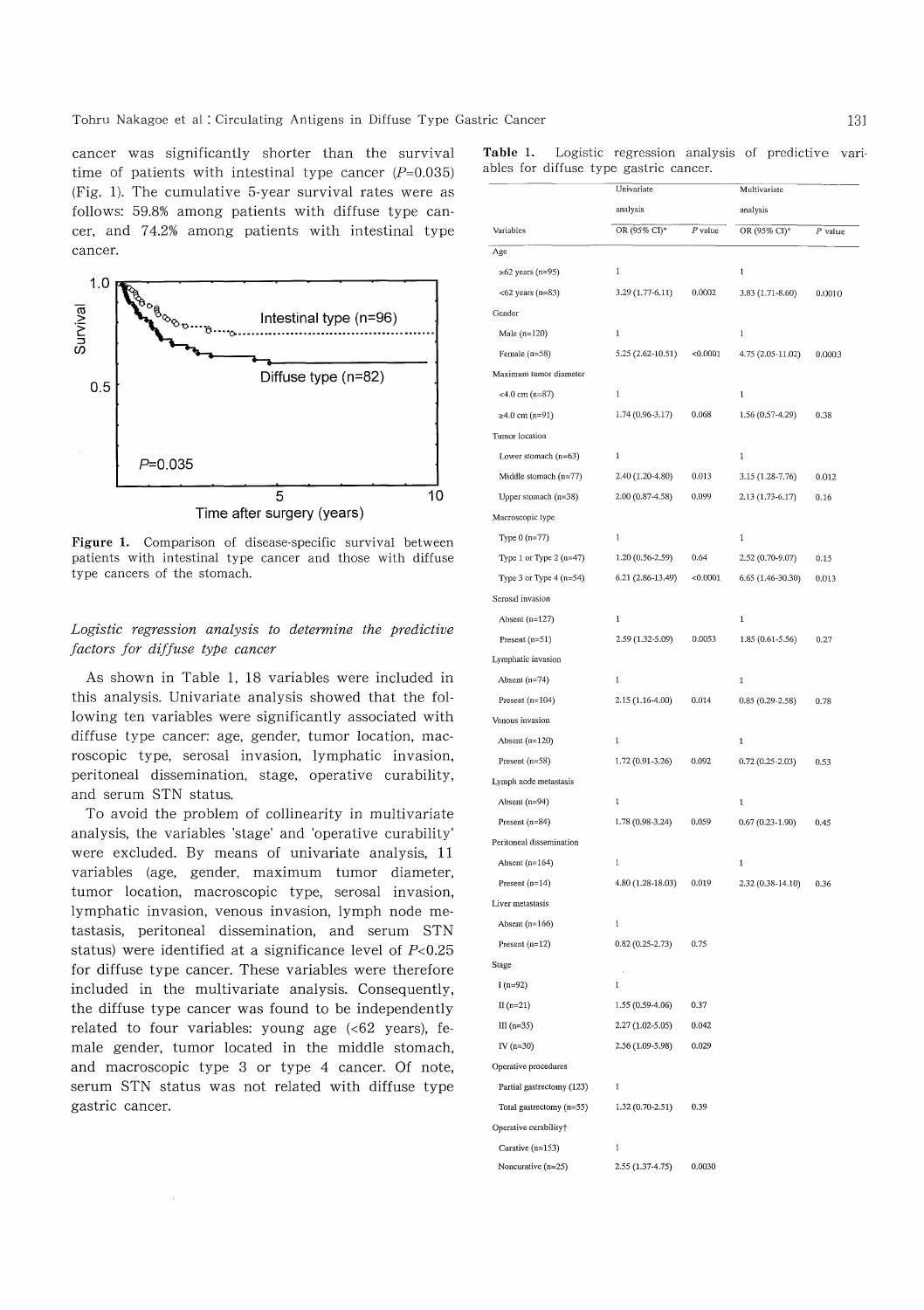| Low CA19-9 group $(n=141)$                 | 1                   |       |                  |      |
|--------------------------------------------|---------------------|-------|------------------|------|
| High CA19-9 group $(n=37)$                 | $0.75(0.36 - 1.58)$ | 0.45  |                  |      |
| Serum SLX status                           |                     |       |                  |      |
| Low SLX group $(n=147)$                    | 1                   |       |                  |      |
| High $SLX$ group $(n=31)$                  | $1.12(0.51-2.44)$   | 0.78  |                  |      |
| Serum STN status                           |                     |       |                  |      |
| Low STN group $(n=150)$                    | 1                   |       | 1                |      |
| High STN group $(n=28)$                    | 2.42 (1.04-5.62)    | 0.039 | 1.25 (0.37-4.31) | 0.72 |
| Serum CEA status                           |                     |       |                  |      |
| Low CEA group $(n=146)$                    | 1                   |       |                  |      |
| High CEA group $(n=32)$                    | $0.76(0.35-1.67)$   | 0.50  |                  |      |
| * OR, odds ratio; CI, confidence interval. |                     |       |                  |      |

† In accordance with the criteria of the Japanese research Society for gastric carcinoma<sup>13)</sup>.

#### Discussion

 In order to improve upon clinicopathological correlation, Lauren divided gastric cancer into intestinal and diffuse types<sup> $1, 2$ </sup>. The intestinal type has distinct large glands that are usually lined by well-polarized columnar cells with a well-developed brushed border. In the diffuse type of gastric cancer, the glandular structure is rarely present, and cells are scattered either as solitary cells or small clusters of cells. Typically, the intestinal type is better circumscribed than the diffuse type<sup>1, 2, 13)</sup>. The intestinal type gastric cancer appears to show a preference for liver metastasis, whereas the diffuse type is more likely to metastasize to the peritoneum and lymph nodes<sup> $1-4$ </sup>. The diffuse type gastric cancer has been associated with a poorer prognosis than the intestinal type<sup>1,4)</sup>. The current study also revealed concordant results; i.e., the survival time of patients with diffuse type cancer was significantly shorter than the survival time of patients with intestinal type cancer.

In order to establish the strategy of preoperative (neoadjuvant) and/or postoperative adjuvant chemotherapy, a useful tumor marker that is able to predict diffuse type gastric cancer would be necessary. Thus far, no correlation between serum levels of CA 19-9 or SLX and the Lauren's classification been reported $9-11$ . Our current results were concordant with the results of their previous study. The current study revealed no correlation between serum CEA levels and Lauren's classification. However, Kodera et al.<sup>10)</sup> reported that high serum CEA levels had a tendency to be associated with the intestinal type of gastric cancer (P=0.085). Kodama et al.<sup>11)</sup> also reported a significant association between high serum CEA levels and the intestinal type of cancer. However, this result was based on a small number of patients with gastric cancer (6 intestinal and 40 diffuse type cancers). Thus, although high serum levels of CEA appear to be associated with the intestinal type of gastric cancer, these studies were evaluated by univariate analysis. The results of univariate analysis should be confirmed by multivariate analysis in a large number of patients.

Takahashi et al.<sup>12)</sup> reported no significant correlation between serum STN levels and the diffuse or intestinal type of gastric cancers. In the current study, the univariate analysis demonstrated that among the four carbohydrate antigens (CA 19-9, SLX, STN, and CEA), only high serum levels of STN was significantly associated with diffuse type cancer. However, the multivariate analysis showed that the level of serum STN was not an independent predictor for diffuse type.

Some studies reported that immunohistochemical expression of STN did not significantly correlate with Lauren's classification (the intestinal or diffuse type  $cancer$ )<sup>23-26</sup>). However, some reports have revealed that the intestinal type of cancers express STN more often than diffuse type cancers.<sup>27, 28)</sup>. Thus, the correlation between STN expression and Lauren's classification is controversial. Ikeda et al.<sup>29)</sup> reported that the spread of STN into the surrounding stroma in diffuse type cancer may be associated with peritoneal dissemination in Stage IV gastric cancer. We previously reported that preoperative serum levels of STN predict liver metastasis and poor prognosis in patients with gastric cancer. However, the high serum levels of STN was associated with the diffuse type cancer<sup>30)</sup>. Based on these results, we speculate that STN may not correlate with Lauren's classification (the intestinal or diffuse type c ancer), even though STN has an important role in metastasis of gastric cancer.

Body fluid (particularly blood and urine) testing for molecular markers (biomarkers) is easily accessible and useful in patients. The prognostic significance of circulating DNA in plasma or serum, and its genetic alterations in cancer are important trends<sup>31)</sup>. In the current study, among the four carbohydrate antigens (CA 19-9, SLX, STN, and CEA), we could not find an independent marker that predicted for the diffuse type gastric cancer. Further study using biomarkers is needed to clarify this issue.

#### References

- 1. Davis GR: Neoplasms of the stomach. Sleisenger MH and Fordtran JS, ed., Gastrointestinal disease. Pathophysiology/ Diagnosis/ Management. 5th ed., W.B. Sounders Co., Philadelphia, 1993.
- 2. Lauren P: The two histological main types of gastric carcinoma: Diffuse and so-called intestinal-type carcinoma. An attempt at a histo-clinical classification. Acta Pathol Microbiol Scand 64: 31-49,

Serum CA19-9 status